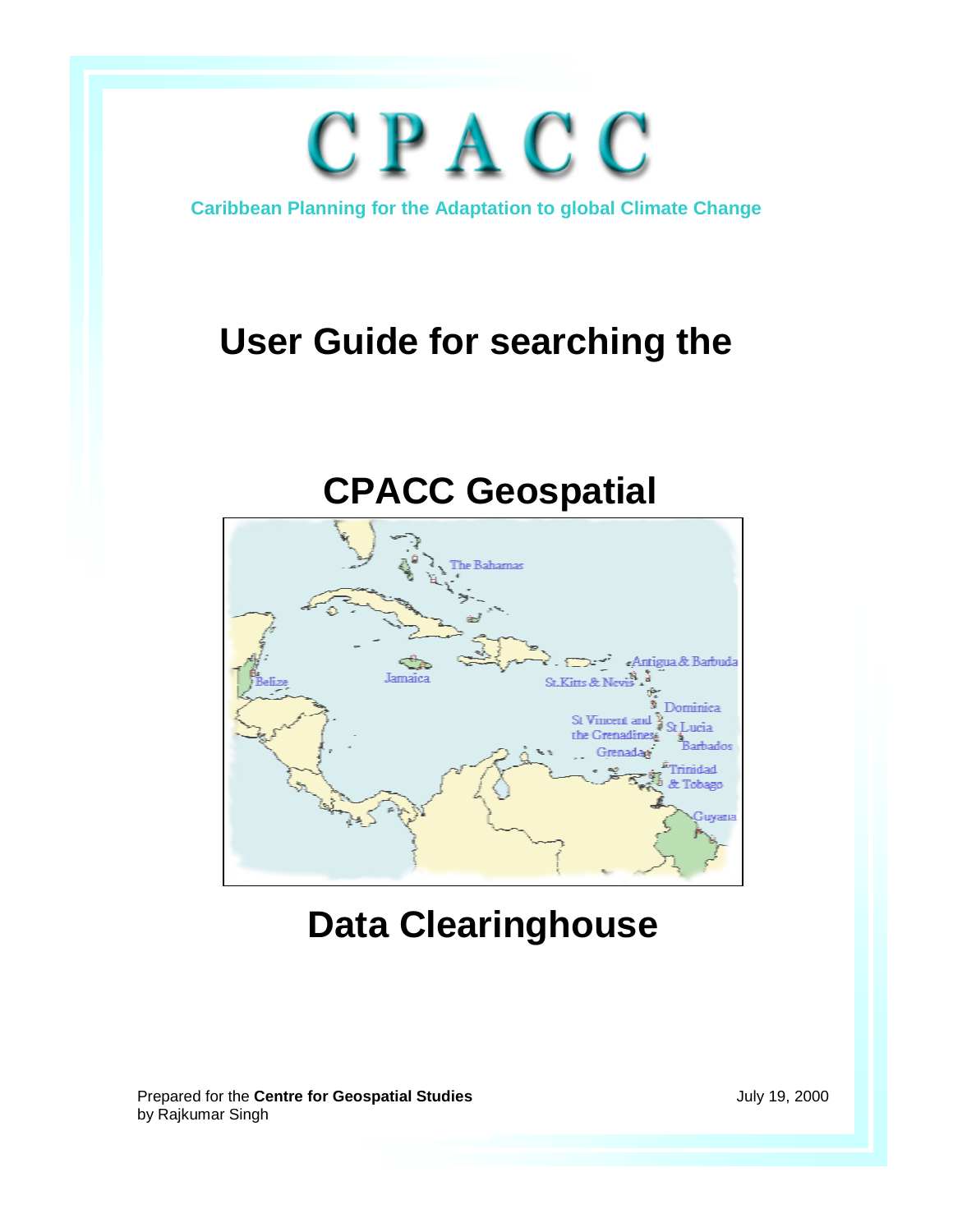### **Table of Contents**

| 3.2.1.2 Criterion A: Defining the Geographic Area of Coverage presents three       |  |
|------------------------------------------------------------------------------------|--|
| 3.2.1.3 Criterion B: Specify Time Period of Content presents three options:6       |  |
| 3.2.1.4 Criterion C: Search in Full-Text (Anywhere) or by Field (Figure 5) 6<br>12 |  |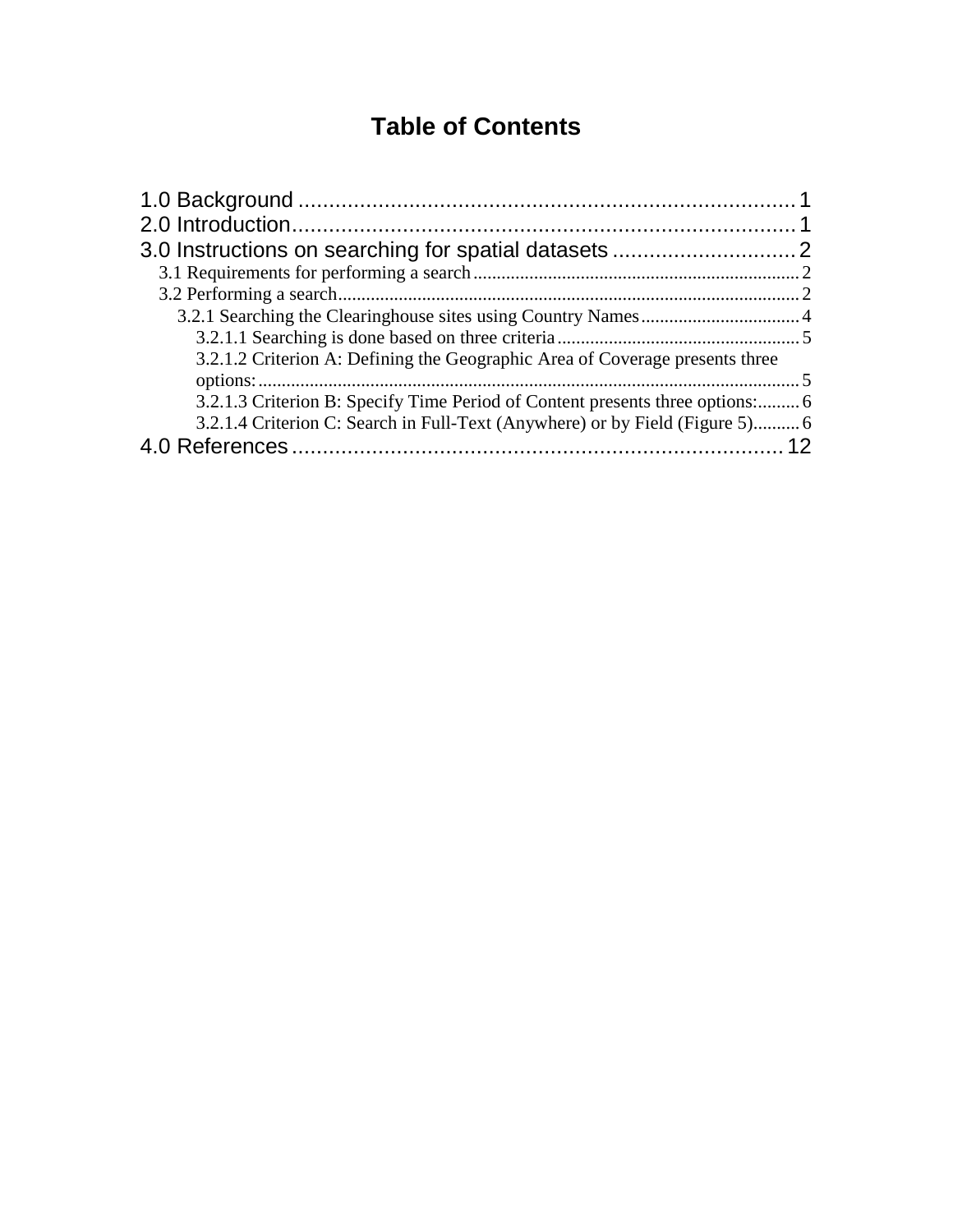#### <span id="page-2-0"></span>**1.0 Background**

This document was prepared to support the efforts started by the Caribbean Planning for Adaptation to Global Climate Change (CPACC) project in standardizing the creation of metadata for the twelve countries involved in the CPACC project. The first workshop that started this process was in September 13 - 17, 1999 in Trinidad. It was conducted by Ms. Michelle Anthony, Programmer Analyst, Computer Services, Raytheon, EROS Data Center, Sioux Falls. Since then metadata have been created for most of the countries involved in the project and made searchable on the World Wide Web (WWW) – better known as the web.

#### **2.0 Introduction**

Simply put metadata are 'data about data'. More specifically metadata are a structured means of describing the content, sources, condition, quality and other appropriate characteristics of acquired data or alternatively, metadata answer **who**, **what**, **when**, **where**, **why**, and **how** about every facet of the data that are being documented. *They do not, in any way, represent the actual content of the data - they only describe the data.*

The uses of metadata are:

 $\overline{a}$ 

- To tell others what datasets are available. This helps prevent duplication of efforts, especially among government agencies. Some organisations could end up sharing maintenance efforts with other organisations.
- Help organisations document (categorise and inventorise) the information they have. This helps prevent duplication by allowing orgainsations to easily locate their datasets. It would also provide a smooth transition for new employees – they would know what exist and why they were developed.
- **Provide some legal protection in the event of misuse of datasets.**
- Aid the receiving organisation/agency in understanding and interpreting the content of the datasets. Also allow them to update their data catalogue(s).
- To advertise and market spatial datasets.

Besides advertising in catalogues, one of the most convenient means of presenting metadata is by utilizing the power of the web. That way metadata can be updated as soon as the datasets change, provide the widest possible coverage and still not be a strain on financial resources.

To make metadata searchable over the web, the National Spatial Data Infrastructure (NSDI) of the United States established a Clearinghouse mechanism. This is a collection of servers<sup>1</sup> in the United States that allow anyone to search for spatial datasets. To understand how this works take a look at the diagram below (Figure 1).

 $<sup>1</sup>$  A server is a computer system that allows sharing of files, information via web sites, email</sup> communications, etc.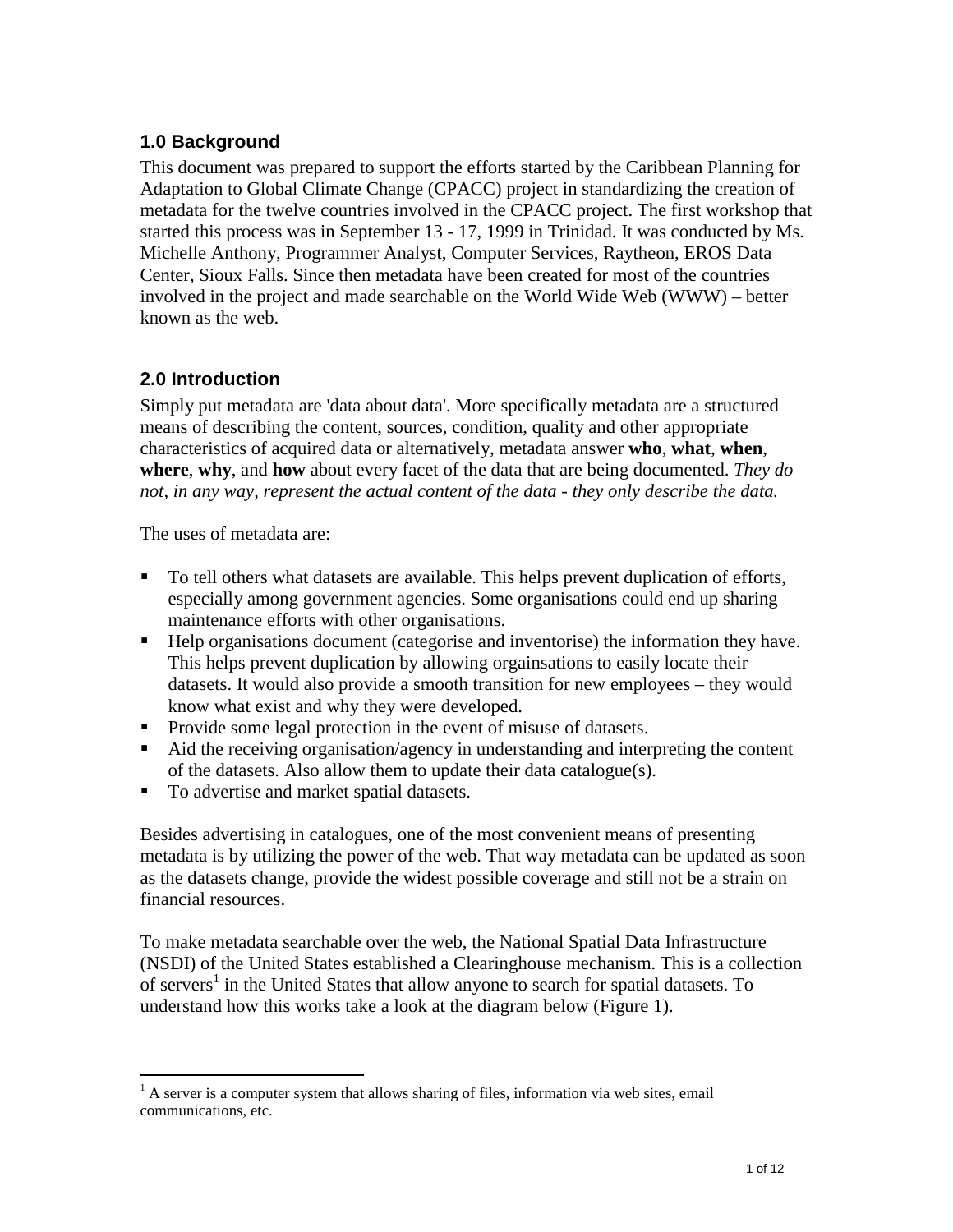<span id="page-3-0"></span>

An example will be used to illustrate how this process works. To search the clearinghouse a person would go to the FGDC website using their web client (normally a web browser such as Netscape Navigator/Communicator or Microsoft Internet Explorer) and access the page with the search form. The person would then choose the appropriate options and enter keyword(s) to search for (e.g. roads, Belize, etc.). The request would be sent to the 'gateway' (one of the servers – about 6 in all) which would search the nodes<sup>2</sup> specified by the user for the keyword(s) and any other parameter specified in the search form and returns the results to the web client. The user can then view the details of the metadata record(s).

The remaining sections of this guide provide more detailed instructions on searching for spatial datasets through the clearinghouse mechanism.

#### **3.0 Instructions on searching for spatial datasets**

#### 3.1 Requirements for performing a search

A computer system with Internet connection and a web browser (Netscape Navigator/Communicator or Internet Explorer).

#### 3.2 Performing a search

Enter the following URL<sup>3</sup> in your web browser: <http://www.fgdc.gov/clearinghouse/clearinghouse.html>and then click on ["Search for](http://130.11.52.184/)  [Geospatial Data"](http://130.11.52.184/). To go directly to the search page use <http://130.11.52.184/>instead. A page like the one displayed below (Figure 2) would appear in your browser.

 $\overline{a}$  $2^{2}$  Each server connects to individual nodes (or smaller servers) that house metadata databases.

 $3$  Acronym for Universal Resource Locator – it's a unique address which identifies documents and media over the Internet, e.g. web pages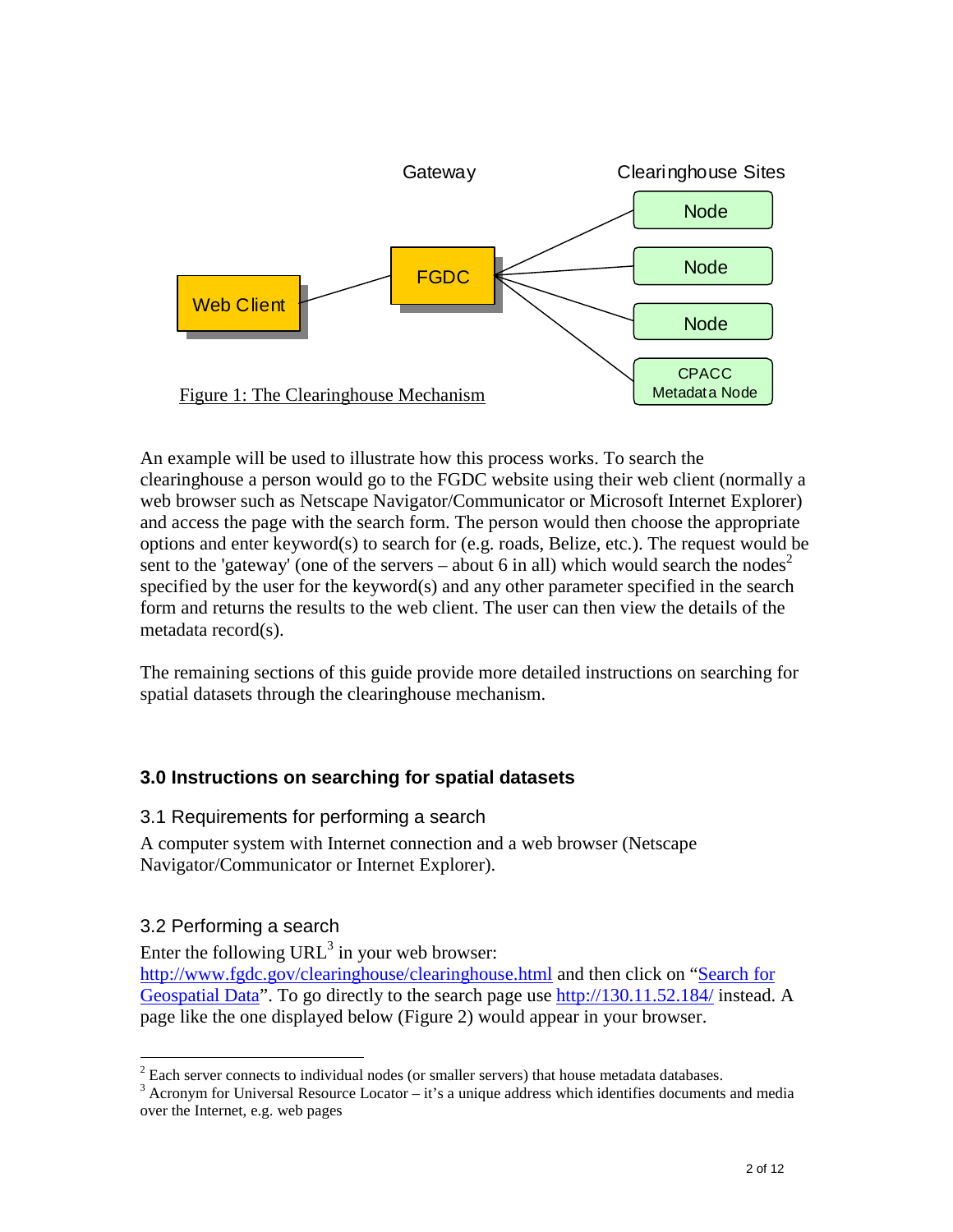

Figure 2: The gateway page

 $\overline{a}$ 

The image just below the text contains six hot spots<sup>4</sup>. Each hot spot (one of the names on the image above) points to a Gateway on the Clearinghouse. To search the CPACC metadata node choose the FGDC Gateway. Click on it. Next you should see the following page (Figure 3) in your web browser.

<sup>&</sup>lt;sup>4</sup> A small part of a larger image that links to another web page. Clicking on a hot spot would transfer you to that web page.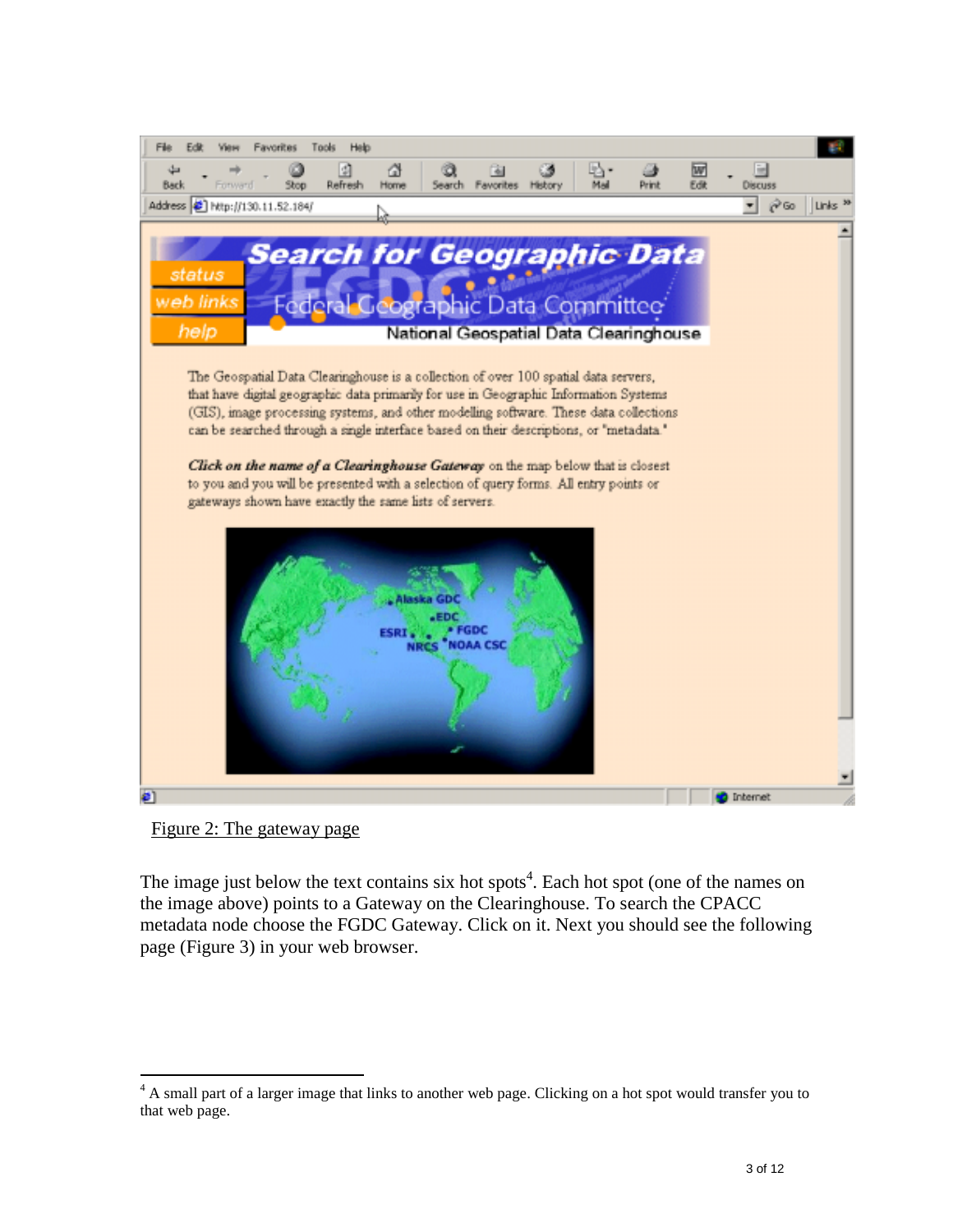<span id="page-5-0"></span>

Figure 3: The search option page

For the Caribbean region ignore the first option "Search Clearinghouse sites using United States Placenames". That leaves you with two options. However, at the time of this document's preparation the second option was not functional. Therefore, we would only consider the first.

#### *3.2.1 Searching the Clearinghouse sites using Country Names*

Click on "Search Clearinghouse sites using Country Names". The top of the web page, that appears, should look like the following (Figure 4).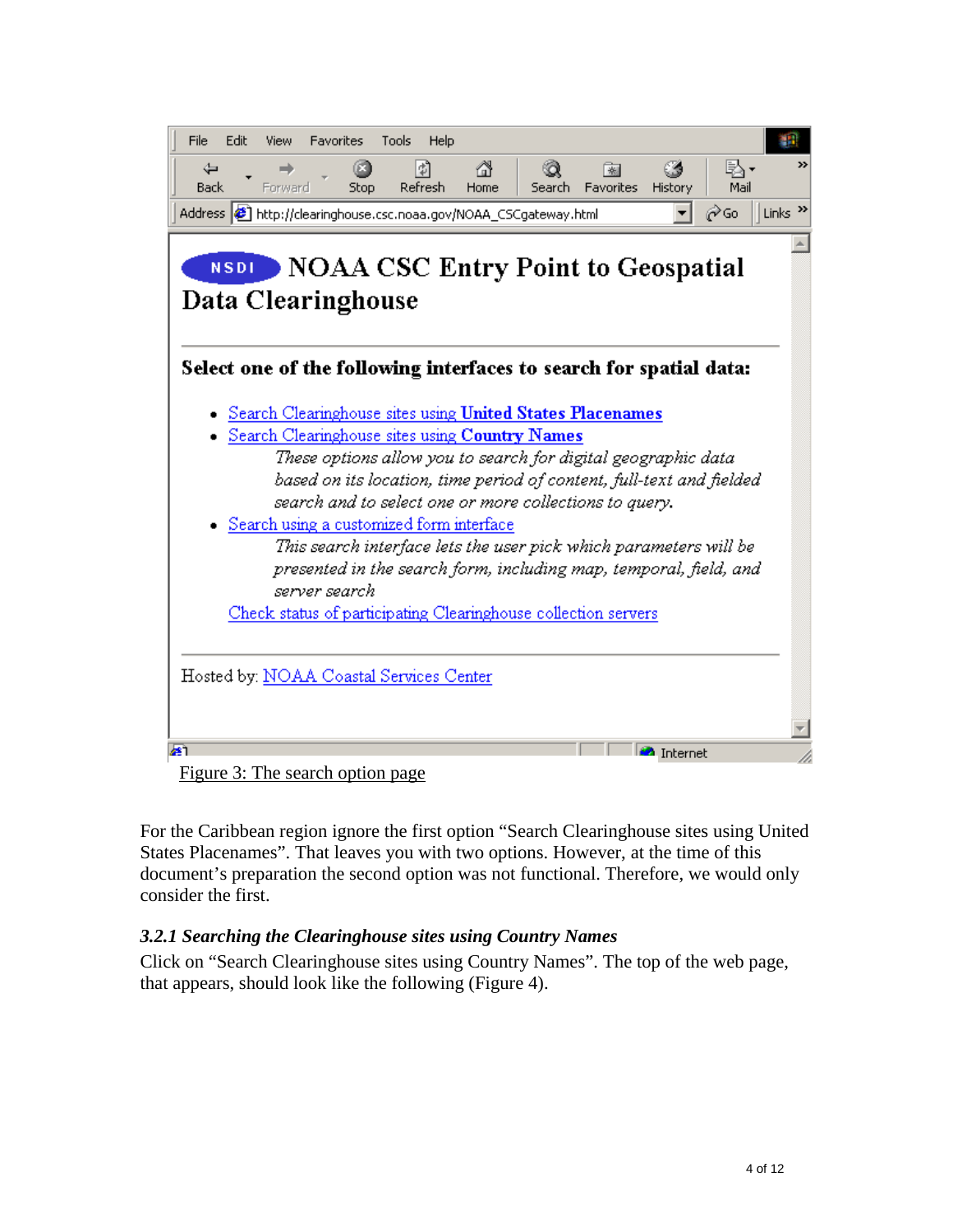<span id="page-6-0"></span>

| <b>Define the Geographic Area of Coverage</b>                                                                    |                                                             |             |  |  |  |  |
|------------------------------------------------------------------------------------------------------------------|-------------------------------------------------------------|-------------|--|--|--|--|
| Specify a query region by selecting or entering values                                                           |                                                             |             |  |  |  |  |
| $\circ$ Don't search based on location                                                                           |                                                             |             |  |  |  |  |
| Use coordinates from a place name:<br>⊙                                                                          | Cameroon<br>Canada<br>Caribbean<br>Central African Republic |             |  |  |  |  |
| <b>Enter bounding coordinates:</b><br>о                                                                          | North<br>190<br>West<br>-180<br>South<br>-90                | East<br>180 |  |  |  |  |
| Help<br><b>Specify Time Period of Content</b>                                                                    |                                                             |             |  |  |  |  |
| Specify a date or date range for desired spatial data by selecting <b>one</b> of the methods<br>below.           |                                                             |             |  |  |  |  |
| Don't search based on time period<br>◉                                                                           |                                                             |             |  |  |  |  |
| Get data whose date is before $\boxed{\bullet}$ the Date May $\boxed{\bullet}$ 15 $\boxed{\bullet}$<br>1998<br>О |                                                             |             |  |  |  |  |
| 1998<br>1998<br>101<br>Get data from   Jan.<br>through Jun.<br>О                                                 |                                                             |             |  |  |  |  |

Figure 4: Top of the search page

#### *3.2.1.1 Searching is done based on three criteria*

- A. Defining the Geographic Area of Coverage
- B. Specify Time Period of Content
- C. Search in Full-Text (Anywhere) or by Field

*3.2.1.2 Criterion A: Defining the Geographic Area of Coverage presents three options:* 

#### **1. Don't search based on location**

**2. Use coordinates from a place name**  *Select the place name (in Figure 4 above, Caribbean is selected)*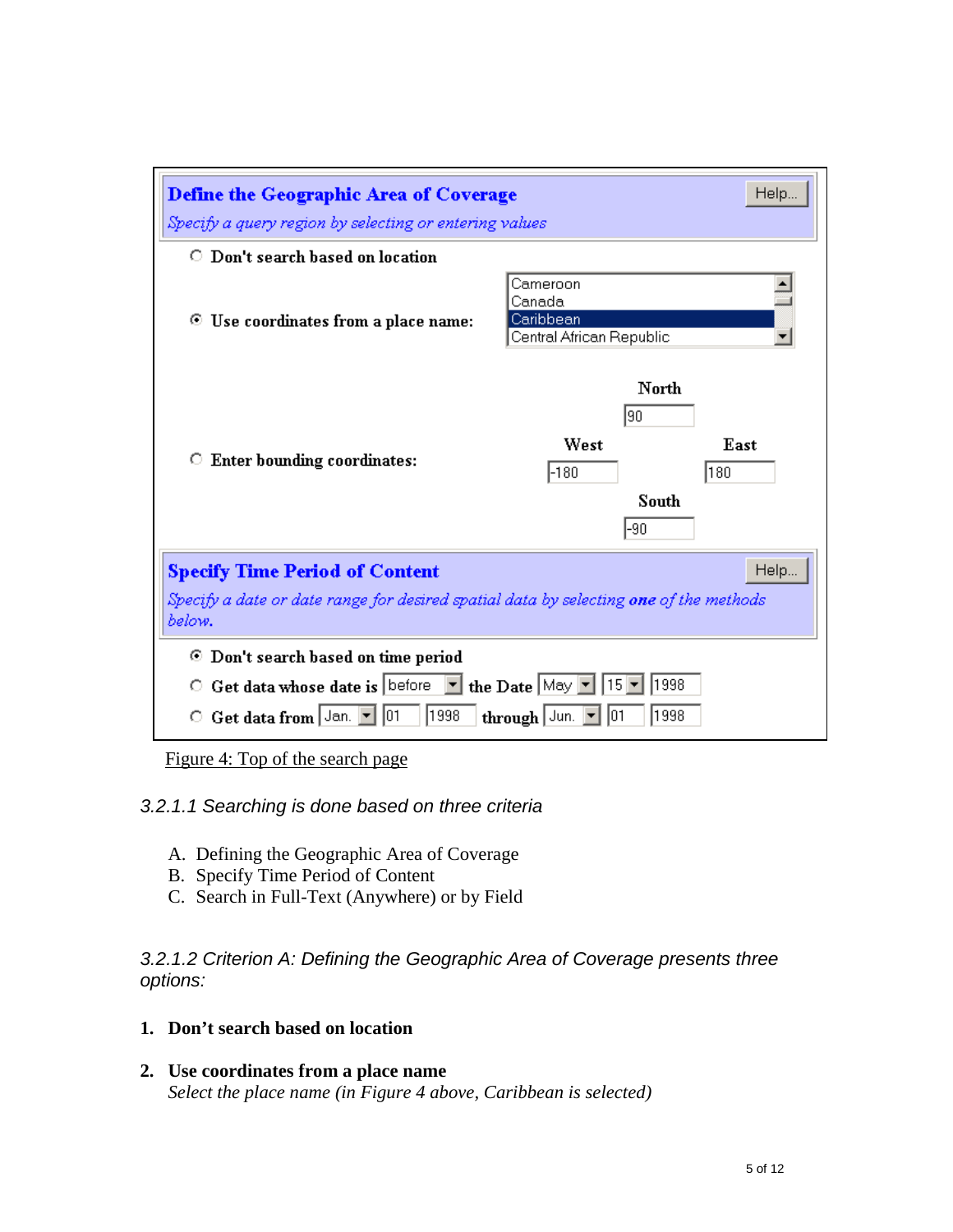#### <span id="page-7-0"></span>**3. Enter bounding coordinates**

*Enter the bounding coordinate of the area you are interested in. Values in degrees*minutes-seconds should be converted to Decimal Degrees. For example 6<sup>°</sup> 45" would *be entered as 6.75<sup>o</sup>.* 

*3.2.1.3 Criterion B: Specify Time Period of Content presents three options:* 

- **1. Don't search based on time period**
- **2. Search data whose date is "after, before or equal to" a specified date**
- **3. Get data between two specified dates**
- *3.2.1.4 Criterion C: Search in Full-Text (Anywhere) or by Field (Figure 5)*

| Help<br><b>Search in Full-Text (Anywhere) or by Field</b><br>Specify search words by using one or more of the fields below. |        |                                |  |  |  |  |
|-----------------------------------------------------------------------------------------------------------------------------|--------|--------------------------------|--|--|--|--|
| Search for:                                                                                                                 | Iroad  | in the field Anywhere          |  |  |  |  |
| IOR.<br><b>AND</b>                                                                                                          | Belize | in the field Place_Keyword     |  |  |  |  |
| 0R.<br><b>AND</b>                                                                                                           |        | in the field Presentation_Form |  |  |  |  |
| 0R.<br>AND                                                                                                                  |        | in the field   Theme_Keyword   |  |  |  |  |

Figure 5: Middle of the search page

This criterion allows you to search using keywords in any of four fields. These are standard fields that make up the FGDC metadata standard. A list of these fields and a brief description is presented below:

#### **Anywhere**

All of the fields listed below

#### **Edition**

The version of the dataset

#### **Source\_Agency**

The Agency where the dataset can be found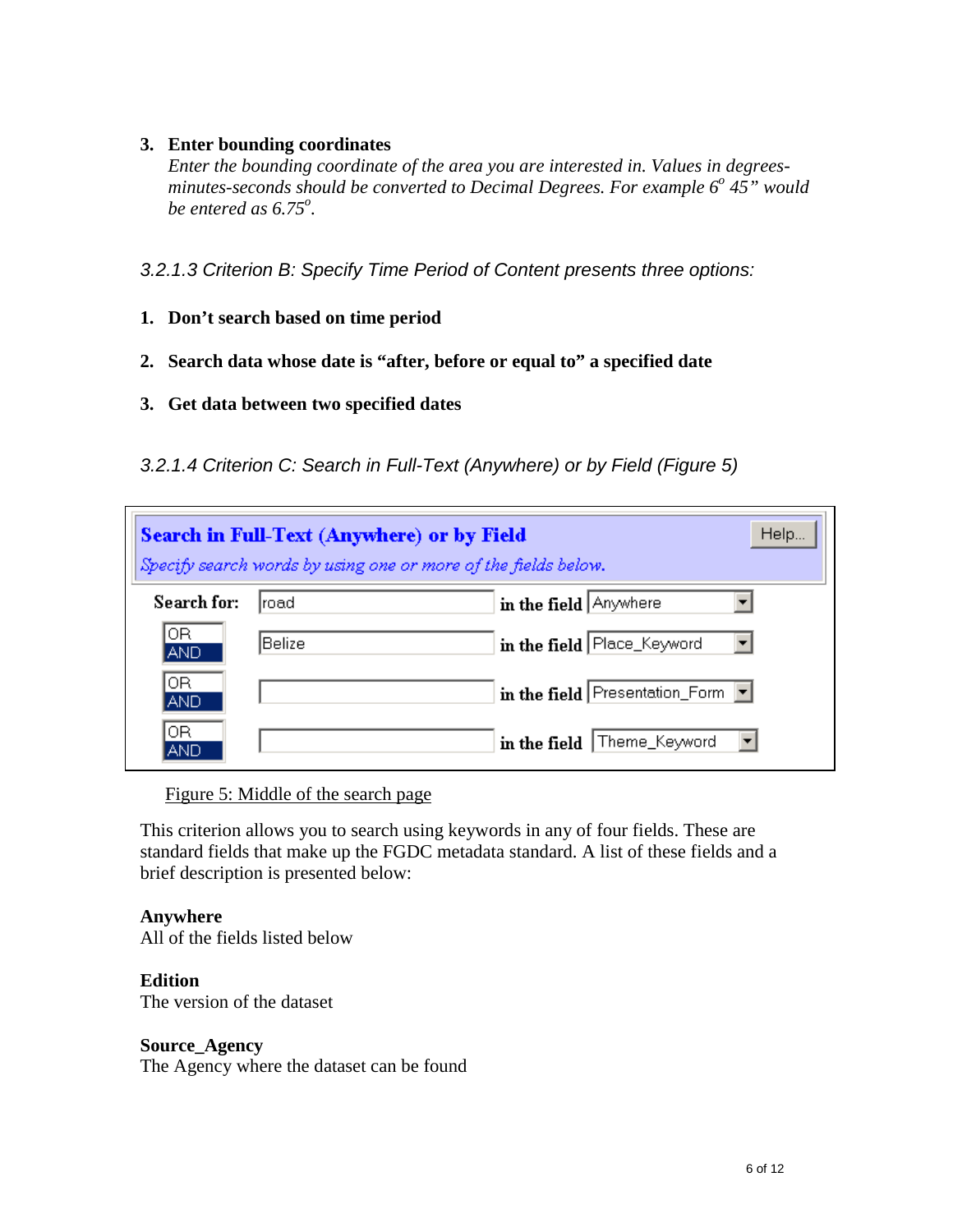#### **Purpose**  A summary of the intentions with which the dataset was developed

#### **Theme Keyword**

Common-use word or phrase used to describe the subject of the data set

#### **Stratum\_Keyword**

The name of a vertical location used to describe the locations covered by a dataset

#### **Entity\_Type\_Label**

The name of the entity type (e.g. schools, roads)

#### **Lineage**

Information about the events, parameters, and source data which constructed the dataset, and information about the responsible parties

#### **Title**

The name by which the dataset is known

#### **Originator**

The name of an organisation or individual that developed the dataset

#### **Abstract**

A brief narrative summary of the dataset

#### **Presentation\_Form**

The mode in which the geospatial data is represented (atlas, diagram, globe, map, model, profile, remote-sensing image, section and view)

#### **Place\_Keyword**

The geographic name of a location covered by a dataset

#### **Temporal\_Keyword**

The name of a time period covered by a dataset

#### **Attribute\_Label**

The name of the attribute [e.g. Sch\_type (School Type), rd\_type (Road Type)]

Let's consider an example on how to search for "roads in Belize". The keywords would be "roads" and "Belize". In this case you want **both** keywords to be present. To begin fill two of the input text boxes with the keywords, ensure that **AND** is selected at the left side and then proceed as describe below. See Figure 5 above. You may want to select 'anywhere' for 'roads' and 'Place\_Keyword' for 'Belize'. Note that in most cases you may end up refining your search since it is likely that you may not get any result. To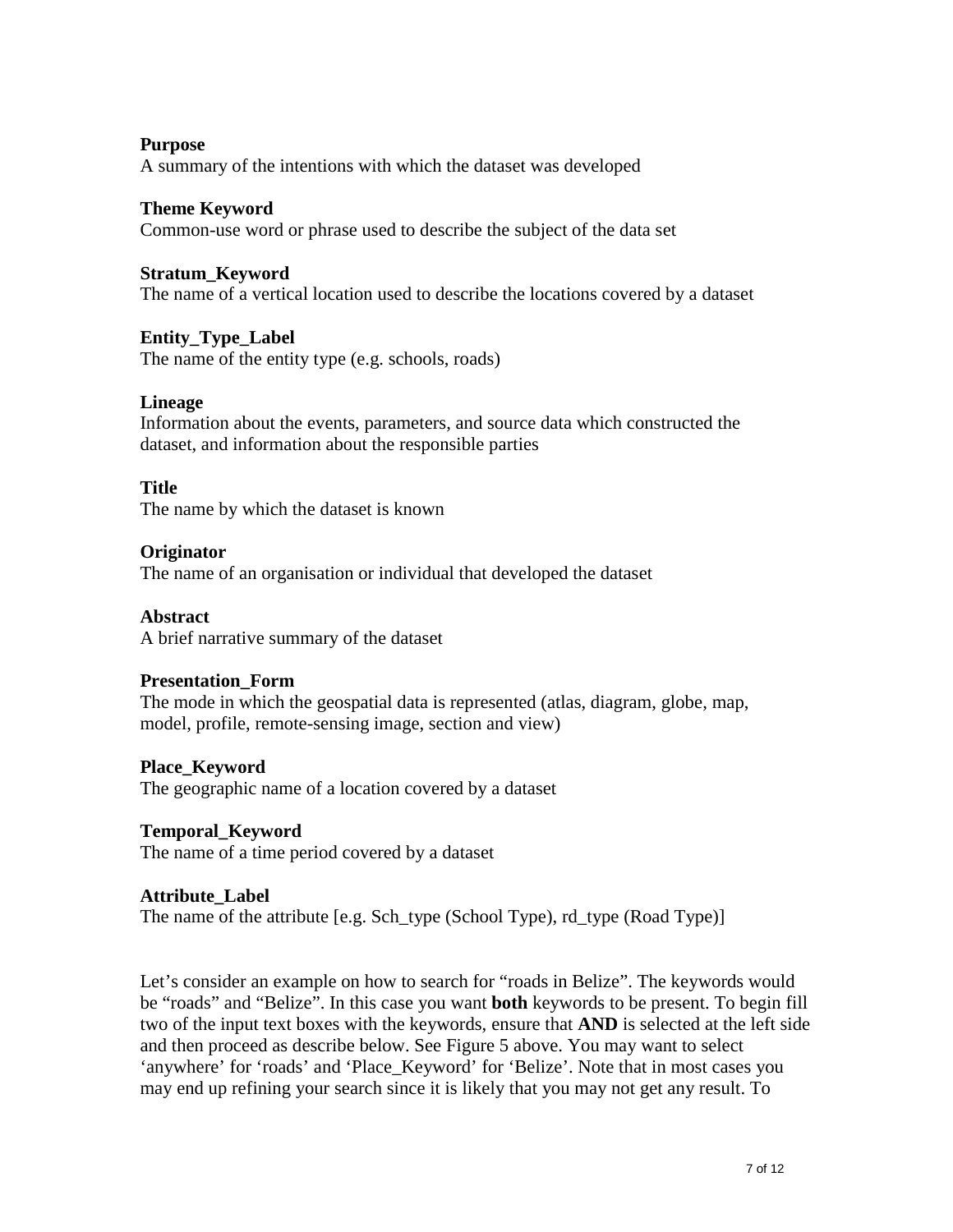relax the stringency of the search you should select **OR** instead. That way if either 'roads' **OR** 'Belize' is present you would get a result.

The bottom of the web page should look like the following (Figure 6).

| <b>Select Data Servers to Search</b><br>Help<br>Specify the data sources to query and the number of records that will be retrieved from each<br>source. Use control key combinations to make multiple selections.<br>* Disclaimer: You may experience problems when selecting more<br>than 40 servers in a single search session.<br>204 Clearinghouse Nodes Registered (6/19/00 2:42:14 PM)                                                                                                                                                                                                                                                                                                                                                                                                                                                         |
|------------------------------------------------------------------------------------------------------------------------------------------------------------------------------------------------------------------------------------------------------------------------------------------------------------------------------------------------------------------------------------------------------------------------------------------------------------------------------------------------------------------------------------------------------------------------------------------------------------------------------------------------------------------------------------------------------------------------------------------------------------------------------------------------------------------------------------------------------|
| Connecticut - Geospatial Data Clearinghouse<br>Cornell University Geospatial Information Repository<br>Costa Rica - Instituto Geografico Nacional - Centro Agronomico Tropical de Investigacion y Enseanz<br>Costa Rica - Instituto Geografico Nacional de Costa Rica<br>Costa Rica Biological Resource Maps (KU)<br>CPACC Caribbean Coastal Resources Metadata Node<br>Crossnet Server - for SMMS3 product - sample data<br>Delaware Geospatial Clearinghouse Node<br>DOD Master Environmental Library<br>Dominica - Geospatial Data for Land Management<br>Dominican Republic clearinghouse for marine and coastal information<br>Eastern Sierra Geospatial Data Clearinghouse<br>Ecological Monitoring and Assessment Network (Environment Canada Server)<br>El Salvador, CNR Instituto Geografico Nacional<br>European Space Agency AVHRR Images |
| Maximum Number of records to return from each selected database: ALL Results<br>10 Records $\blacktriangledown$<br>Maximum Number of records to show on each results page:<br>120 Seconds<br>Maximum Number of seconds to wait for a server response:<br>Reset this form<br>Search the Clearinghouse                                                                                                                                                                                                                                                                                                                                                                                                                                                                                                                                                 |

#### Figure 6: Bottom of the search page

To search the CPACC node you would select it as shown above. To search more than one node, hold down the **Ctrl** key and select the other node(s). The "Maximum Number of records to return from each selected database" and "Maximum Number of records to show on each results page" are self explanatory. Sometimes it may be a good idea to increase the "Maximum Number of seconds to wait for a server response" to 120 seconds especially if your Internet connection is slow. When you are finished click the "Search the Clearinghouse" button and wait for the search results. The page that is returned should look like the following (Figure 7).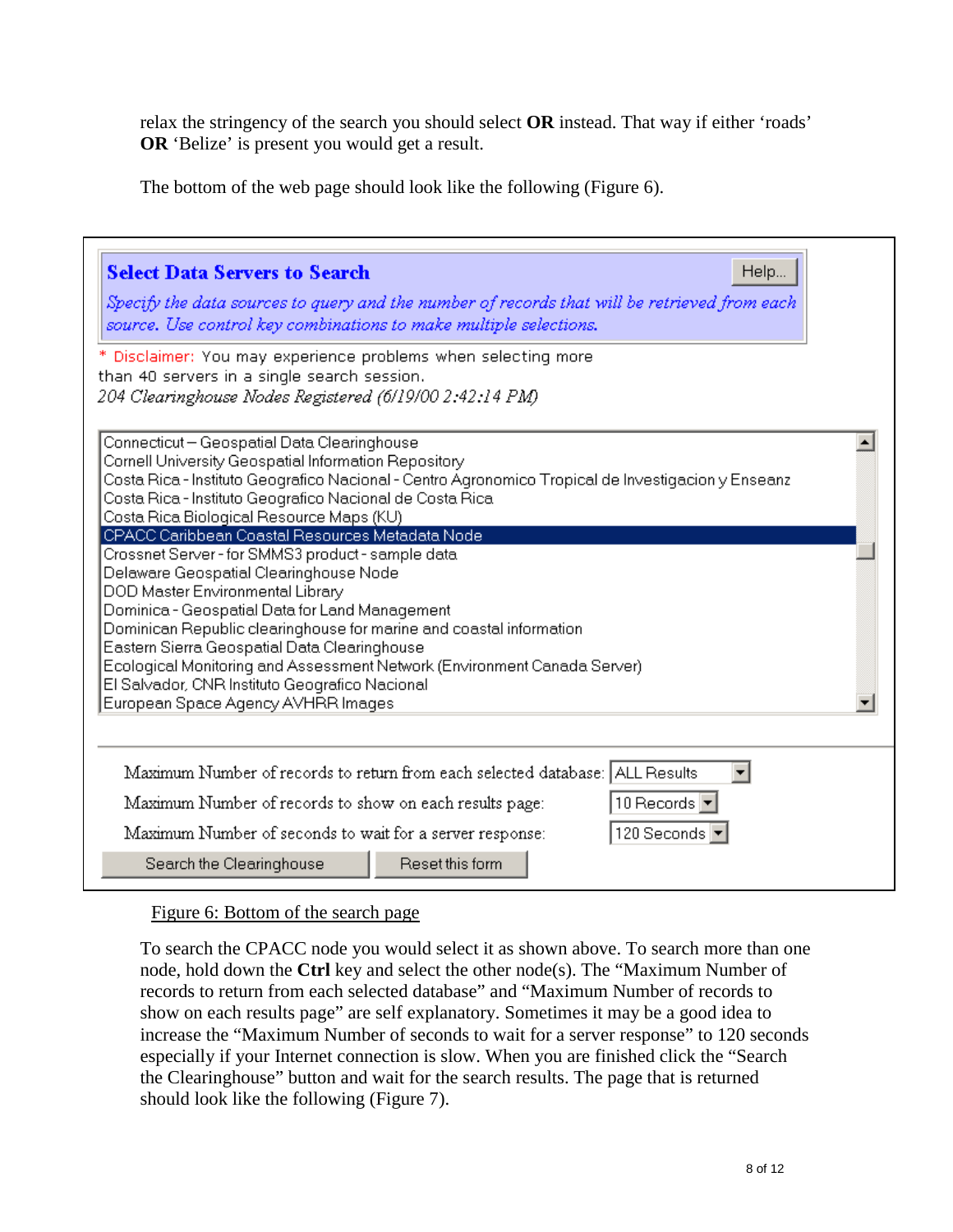| File<br>Edit.<br><b>Favorites</b><br>Help<br>View<br><b>Tools</b>                                                                                                                                                                                                                                              |                                                  |                                          |  |  |  |  |  |  |
|----------------------------------------------------------------------------------------------------------------------------------------------------------------------------------------------------------------------------------------------------------------------------------------------------------------|--------------------------------------------------|------------------------------------------|--|--|--|--|--|--|
| ⋒<br>団<br>ಿ<br>⇔<br>O<br>⇒<br>Refresh<br>Stop<br><b>Back</b><br>Forward<br>Home                                                                                                                                                                                                                                | LA -<br>囫<br>Search Favorites<br>History<br>Mail | $\rightarrow$<br>4<br>Print              |  |  |  |  |  |  |
| Address <b>6</b> http://edcsns15.cr.usgs.gov/servlet/IntlServlet?MDGService=status&MDGSessionID=11                                                                                                                                                                                                             |                                                  | Links <sup>&gt;&gt;</sup><br><b>⊘</b> Go |  |  |  |  |  |  |
|                                                                                                                                                                                                                                                                                                                |                                                  |                                          |  |  |  |  |  |  |
| Search in progress                                                                                                                                                                                                                                                                                             |                                                  |                                          |  |  |  |  |  |  |
| Each server is contacted, and status of the connection is shown below. When the results are returned you<br>may either click on the "View Records" at the bottom of the page or view results from individual servers by<br>clicking on the highlighted (hypertext) Database Name, if results were found there. |                                                  |                                          |  |  |  |  |  |  |
| Database                                                                                                                                                                                                                                                                                                       | Status: 0 Minutes 19<br>Seconds                  | # Results                                |  |  |  |  |  |  |
| <b>Caribbean Environment Programme</b>                                                                                                                                                                                                                                                                         | <b>Search Successful</b>                         | 1                                        |  |  |  |  |  |  |
| <b>CPACC Caribbean Coastal Resources</b><br>Metadata Node                                                                                                                                                                                                                                                      | <b>Search Successful</b>                         | 4                                        |  |  |  |  |  |  |
| View records                                                                                                                                                                                                                                                                                                   |                                                  |                                          |  |  |  |  |  |  |

#### Figure 7: Summary of results

In the example two nodes were selected, "CPACC Caribbean Coastal Resources Metadata Node" and "Caribbean Environment Programme". These are displayed under the "Database" column. The results are displayed under the "# Results" column. What the above is telling us is that there are 1 metadata record on the "Caribbean Environment Programme" node and 4 metadata records on the "CPACC Caribbean Coastal Resources Metadata Node" node that contains the words 'roads' somewhere in the metadata records AND 'Belize' in the Place keyword field of the metadata records. The following page (Figure 8) shows what happens if the Internet connection is slow. One of the nodes failed. Failure of a node could also mean that the server where that node is found is temporarily unavailable. You can always check back at a later time.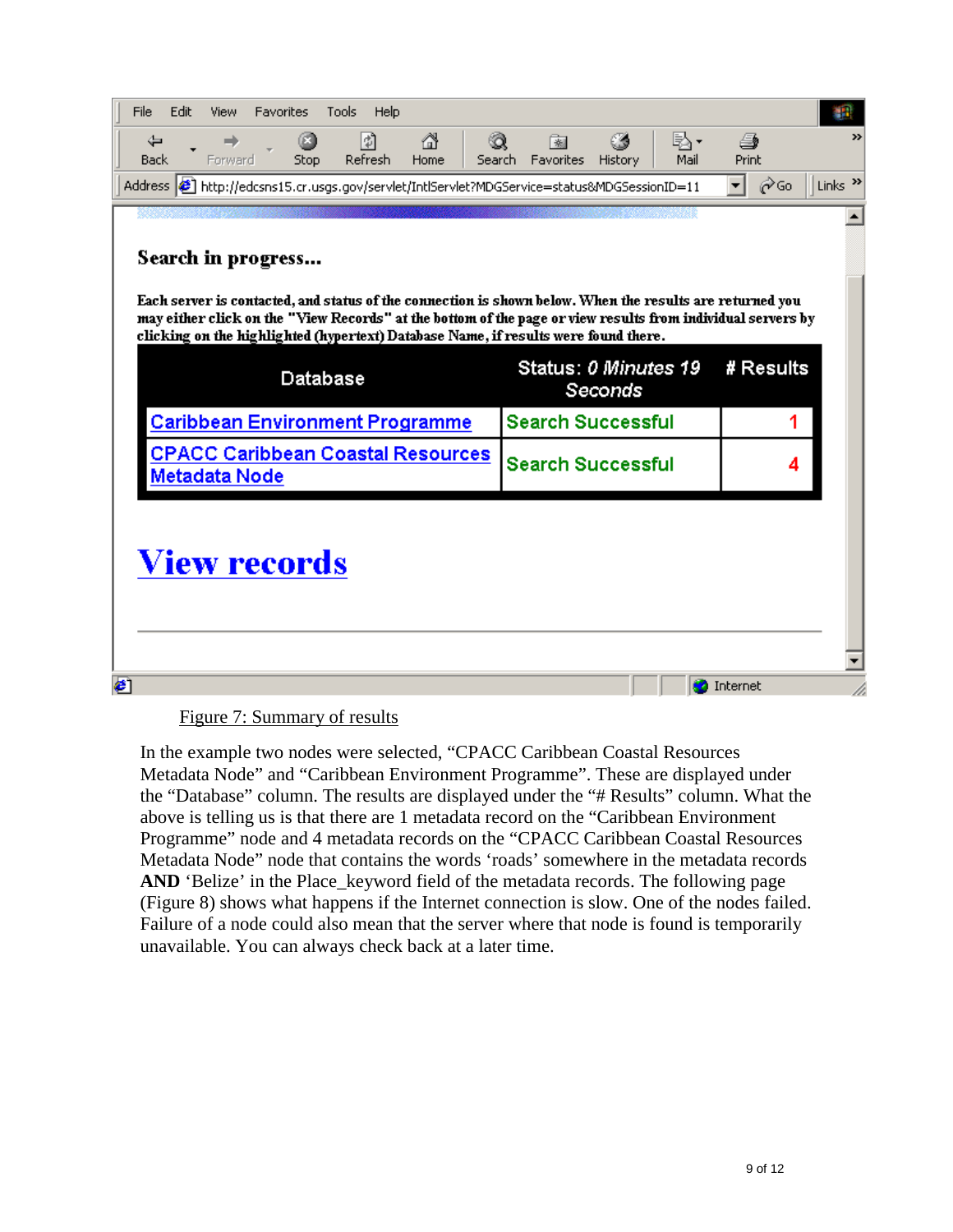| Favorites<br>Search<br>Mail<br>History | Print                                                                                                                                                                                                                                                                                                                                                                                                                                                           |  |
|----------------------------------------|-----------------------------------------------------------------------------------------------------------------------------------------------------------------------------------------------------------------------------------------------------------------------------------------------------------------------------------------------------------------------------------------------------------------------------------------------------------------|--|
|                                        | $ \partial$ Go<br>Links <sup>N</sup>                                                                                                                                                                                                                                                                                                                                                                                                                            |  |
|                                        |                                                                                                                                                                                                                                                                                                                                                                                                                                                                 |  |
|                                        |                                                                                                                                                                                                                                                                                                                                                                                                                                                                 |  |
|                                        |                                                                                                                                                                                                                                                                                                                                                                                                                                                                 |  |
| Status: 1 Minutes 22<br>Seconds        | # Results                                                                                                                                                                                                                                                                                                                                                                                                                                                       |  |
| Failure: Could not search<br>database  | o                                                                                                                                                                                                                                                                                                                                                                                                                                                               |  |
| <b>Search Successful</b>               |                                                                                                                                                                                                                                                                                                                                                                                                                                                                 |  |
|                                        |                                                                                                                                                                                                                                                                                                                                                                                                                                                                 |  |
|                                        |                                                                                                                                                                                                                                                                                                                                                                                                                                                                 |  |
|                                        | Address $ \mathfrak{S} $ http://edcsrs15.cr.usgs.gov/servlet/IntiServlet?MDGService=status&MDGSessionID=11<br>Each server is contacted, and status of the connection is shown below. When the results are returned you<br>may either click on the "View Records" at the bottom of the page or view results from individual servers by<br>clicking on the highlighted (hypertext) Database Name, if results were found there.<br>Caribbean Environment Programme |  |

Click on "View records" above and the following page (Figure 9) should appear.

|      | Back | Forward                                                   | <b>Reload</b>                                                  | Hinrow | Search | Netscape                                                            | Print | Security                                                                                     | Stoo |  |
|------|------|-----------------------------------------------------------|----------------------------------------------------------------|--------|--------|---------------------------------------------------------------------|-------|----------------------------------------------------------------------------------------------|------|--|
|      |      |                                                           |                                                                |        |        |                                                                     |       | Bookmarks & Netsite v/servlet/Int/Servlet/SID=12&SRN=1&NRR=1&RP=1&RS=B = C Vhat's Related    |      |  |
|      |      |                                                           |                                                                |        |        |                                                                     |       | 떽 WebMail 멕 Contact 및 People 및 Yelow Pages 및 Download (즉 Channels                            |      |  |
|      |      | Returned 4 of 4 entries.<br>Returned entries 1 to 4 of 4. | The total number of entries to be returned by this query is: 4 |        |        | The total number of metadata entries found matching the query is: 4 |       |                                                                                              |      |  |
|      |      |                                                           | Metadata entry titles and links:                               |        |        |                                                                     |       |                                                                                              |      |  |
|      |      | View the full record.                                     |                                                                |        |        |                                                                     |       | 1994 CEDAM Expedition - Glovers Reef Belize - Belize Reef Study Program Report               |      |  |
|      |      | View the full record.                                     |                                                                |        |        |                                                                     |       | CEDAM International Principal Investigator's Report - Laughing Bird Caye, Belize             |      |  |
|      |      | Management Programme<br>View the full record.             |                                                                |        |        |                                                                     |       | Coral Caye Conservation - Interim Report (April to December 1994) on the Belize Coastal Zone |      |  |
|      |      | View the full record.                                     |                                                                |        |        | Bacalar Chico Marine Reserve Project - Final Report , August 1996   |       |                                                                                              |      |  |
| ar I |      |                                                           | Document: Done                                                 |        |        |                                                                     |       |                                                                                              |      |  |

Figure 9: Results page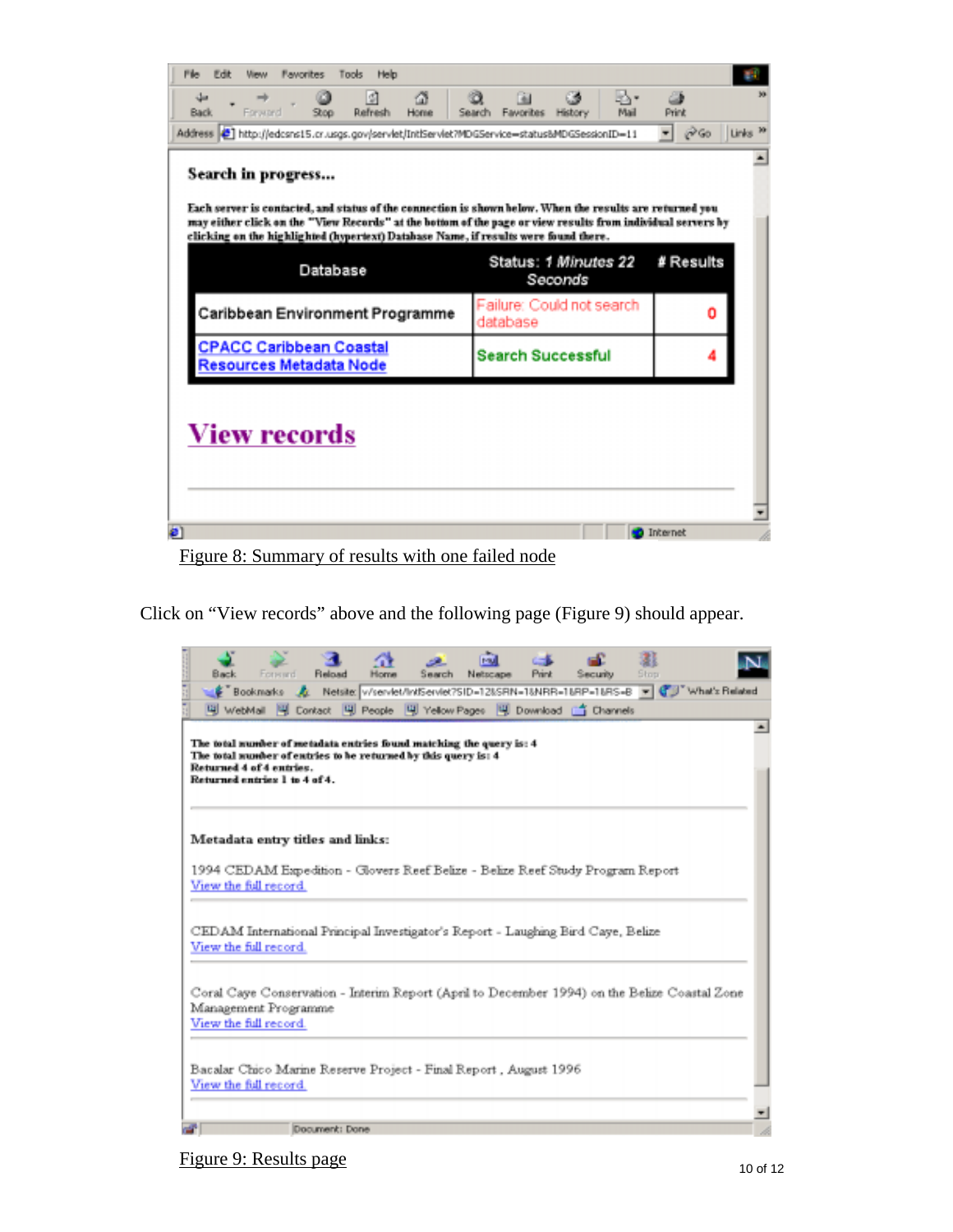Clicking on "View records" returns all the metadata records from all the clearinghouse nodes listed under the 'Database' column. To view metadata records from individual nodes instead click on that node under the 'Database' column. The returned page (illustrated above) only gives a summary of the records. The description just above the 'View the full record' hyperlink<sup>5</sup> is taken from the title of the metadata record. To view the full record click on "View the full record".

The above only illustrates one search example. Always feel free to experiment at first until you get the hang of it. HAVE FUN.

<sup>&</sup>lt;sup>5</sup> An icon, graphic or word when clicked with the mouse automatically opens another file for viewing (e.g. another web page)